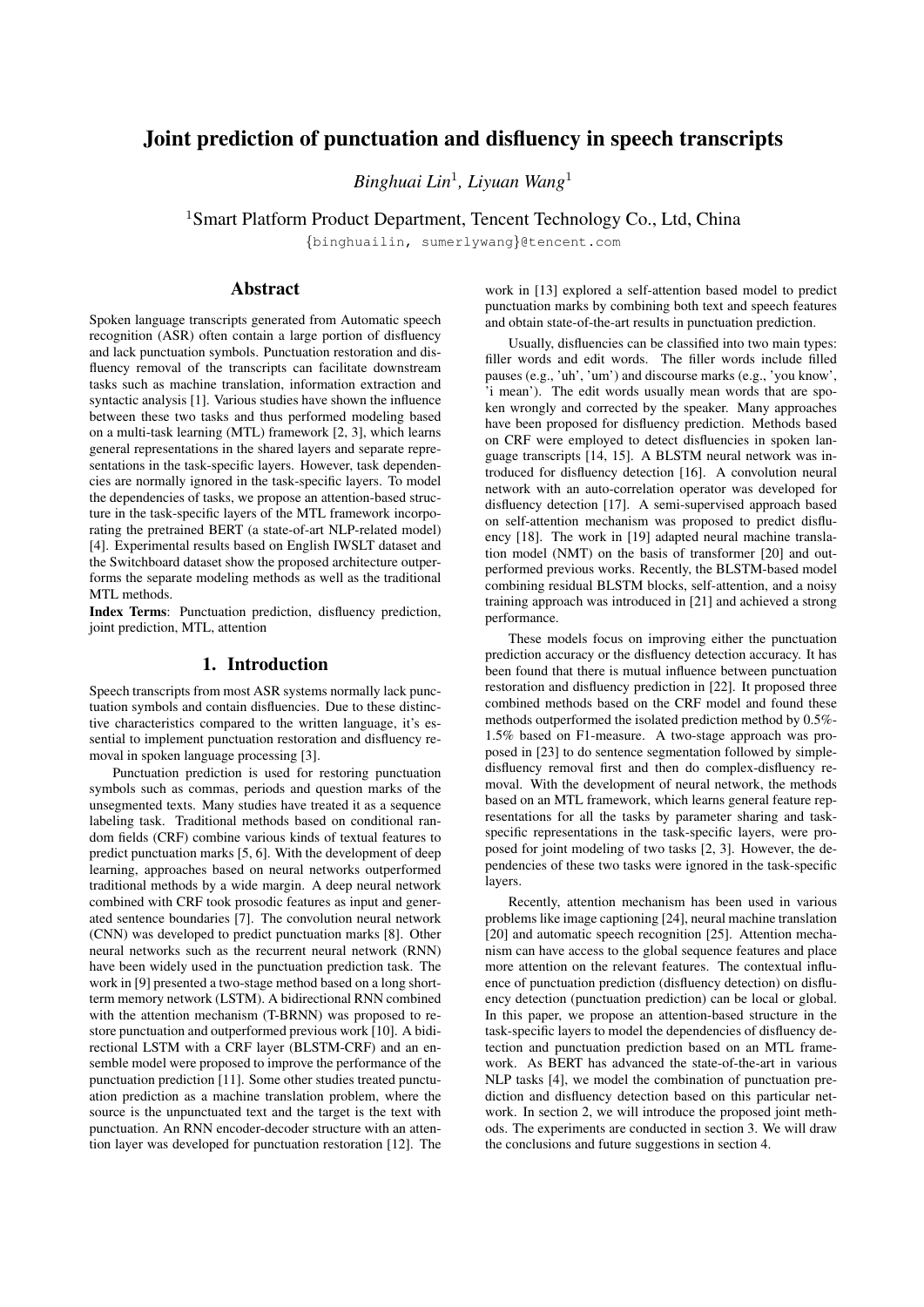### 2. Proposed method

### 2.1. Modeling

In this paper, we consider punctuation prediction and disfluency detection as sequence labeling tasks. Our baseline is based on BERT. The architecture of BERT is a multi-layer bidirectional Transformer encoder based on the original Transformer model [26]. The input of BERT is a sequence of word pieces (subword units) [27] in the sentence  $x = (x_1, x_2...x_n)$  and the output is  $H = (h_1, h_2...h_n)$ . Given the final output *H* of BERT, a sequence of results  $p = (p_1, p_2...p_n)$  where  $p_i$  represents punctuation (e.g., comma (C), period (P), question (Q), blank mark (B)) or  $d = (d_1, d_2...d_n)$  where  $d_i$  represents disfluency results (e.g., disfluency, fluency) is predicted based on a fully connected layer (FC) defined in Eq. (1). The results of punctuation prediction and disfluency detection can be achieved as Eq. (1):

$$
p_i = \text{softmax}(w \times h_i + b) \tag{1}
$$

where *w* and *b* are the trainable weights and biases in the network.

Traditional methods based on the MTL framework share general representations *H* and learns specific representations in the task-specific layers. Thus, prediction of punctuation and disfluency based on the MTL framework can be formulated as joint probability of punctuation and disfluency, making the hypothesis that two tasks are independent of each other conditioned on *h*. Specifically,

$$
P(p,d|h) = P(p|h) \times P(d|h)
$$
 (2)

Normally,  $P(p|h)$  and  $P(d|h)$  are modeled in separate task-specific FC layers as in Eq. (1).

Besides general features shared by two tasks, there is mutual influence between punctuation and disfluency results. For example, 'I like' might be predicted as repetition disfluency in the sentence 'I like football I like basketball', while it might not in the sentence 'I like football. I like basketball'. Assuming the two tasks are not independent of each other, joint probability of punctuation and disfluency can be formulated by conditional probability. Specifically, predicting punctuation conditioned on disfluency results is shown in Eq. (3) and predicting disfluency conditioned on punctuation results is defined in Eq. (4):

$$
P(p,d|h) = P(p|d,h) \times P(d|h)
$$
\n(3)

$$
P(p,d|h) = P(d|p,h) \times P(p|h)
$$
\n(4)

That is, instead of modeling conditional independent  $P(p|h)$  and  $P(d|h)$  as in Eq. (2), we will model  $P(p|d, h)$ and  $P(d|h)$  or  $P(d|p,h)$  and  $P(p|h)$  directly using particular network structures. The traditional MTL method is shown in Figure 1 and the proposed MTL considering task dependencies is displayed in Figure 2.

The most common principle by which a model is fitted to the data is by the maximum likelihood (ML) principle [28], the likelihood can be represented as Eq. (5):

Likelihood = 
$$
\prod_{i=0}^{n} \prod_{k=1}^{c} P(p, d|h)^{y(p, d)}
$$
  
= 
$$
\prod_{i=0}^{n} \prod_{k=1}^{c} P(p|h)^{y(p)} P(d|p, h)^{y(d)}
$$
 (5)  
= 
$$
\prod_{i=0}^{n} \prod_{k=1}^{c} P(p|d, h)^{y(p)} P(d|h)^{y(d)}
$$



Figure 2: *Proposed MTL*

where *c* represents the number of categories of combined punctuation and disfluency and *n* represents the total number of samples. *y* is the ground truth of punctuation or disfluency and *p* is the probability derived from the Eq. (1).

The maximization of the likelihood can be formulated as the minimization of negative log likelihood. The final loss function for joint optimization of these two tasks can be defined in Eq. (6):

$$
L_{\text{total}} = -\sum_{i=1}^{n} y(p, d) \times \log P(p, d|h)
$$
  
= 
$$
-\sum_{i=1}^{n} y(p) \times \log P(p|h) - \sum_{i=1}^{n} y(d) \times \log P(d|p, h)
$$
  
= 
$$
-\sum_{i=1}^{n} y(p) \times \log P(p|d, h) - \sum_{i=1}^{n} y(d) \times \log P(d|h)
$$
  
= 
$$
L_{\text{punctuation}} + L_{\text{disfluency}}
$$
 (6)

where  $L_{\text{punction}}$  and  $L_{\text{disfluency}}$  are the classification losses of punctuation and disfluency prediction. Usually, a value ranging from 0 to 1 is set to balance the weight between two tasks for fast convergence of the algorithm.

#### 2.2. Network architecture

The joint probability of two tasks with dependencies mentioned in the previous section can be implemented by two methods: (1) predicting disfluency based on punctuation results; (2) predicting punctuation based on disfluency results. The dependen-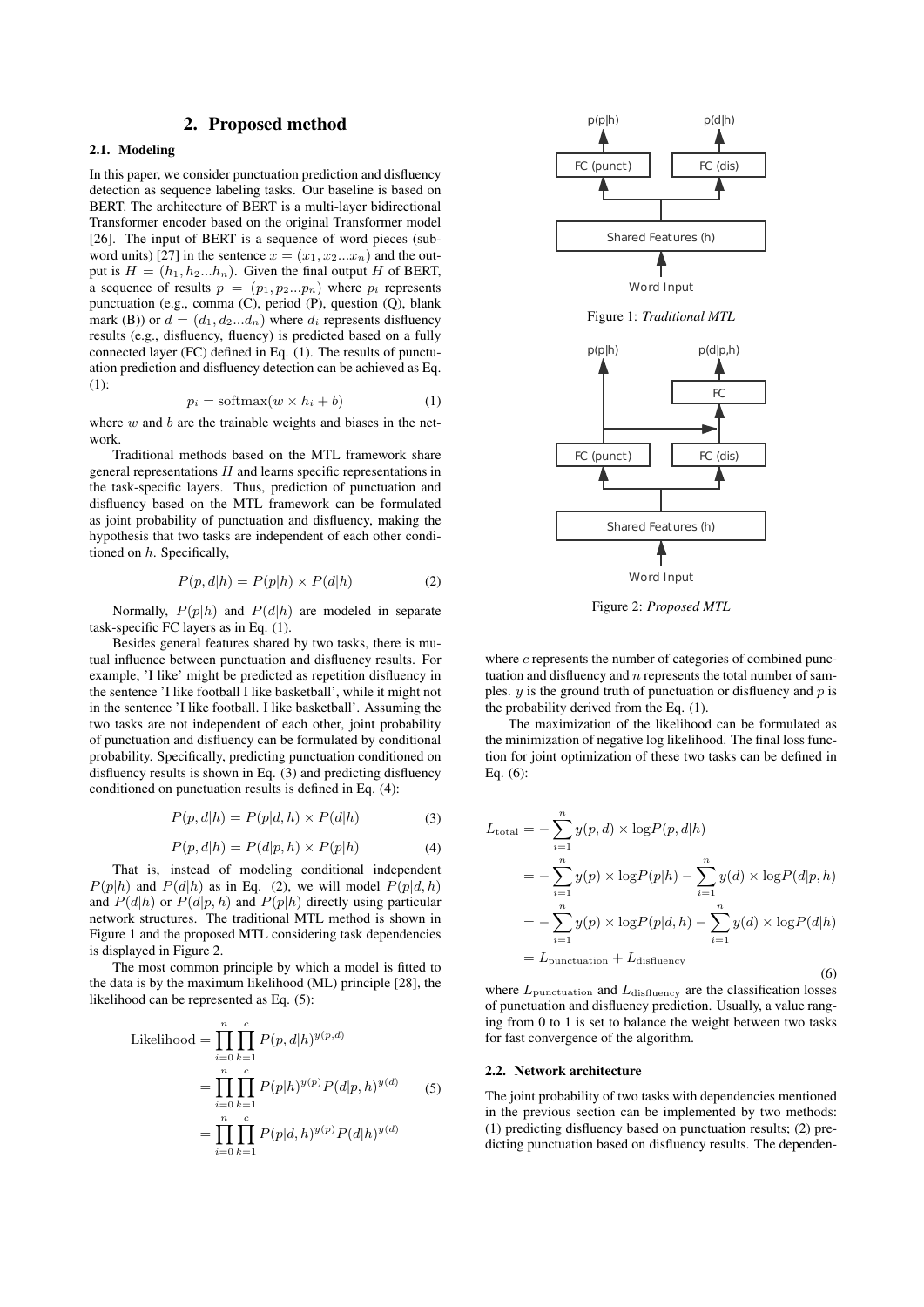cies of two tasks are implemented by an attention based structure in the task-specific layers shown in Figure 3. The attention function can be described as mapping a query and a set of key-value pairs to an output, which was proposed in neural machine translation [29]. Specifically, to predict disfluency based on punctuation results, the punctuation probability results  $p = (p_1, p_2...p_n)$  and disfluency results  $d = (d_1, d_2...d_n)$  are achieved from two separate FC layers. The transformed predicted punctuation results can be treated as the keys and values, and each disfluency result  $d_j$  can be taken as the query. The final punctuation feature  $f_j$  can be achieved by the attention mechanism defined in Eq. (7):

$$
f_j = \sum_{i \in n} \alpha_i p c_i \tag{7}
$$

where  $\alpha_i$  is the attention weight defined in Eq. (8) and *n* is the number of samples (words) in a sentence.

$$
\alpha_i = \frac{\exp(p c_i^T d_j)}{\sum_{k \in n} \exp(p c_k^T d_j)}
$$
(8)

where  $pc<sub>i</sub>$  are transformed predicted probability of punctuation shown in Eq. (9):

$$
pc_i = \tanh(w_{pc} * p_i + b_{pc})
$$
\n(9)

The punctuation features  $f_j$  and  $d_j$  are concatenated together followed by an FC layer to predict final disfluency results. Predicting punctuation based on disfluency results can be implemented similarly. The final disfluency results are shown in Eq. (10):

$$
d_j(final) = \text{softmax}(w_c \times [f_j, d_j] + b_c) \tag{10}
$$

where  $[f_j, d_j]$  are the operation of concatenation of  $f_j$  and  $d_j$ .  $w_c$  and  $b_c$  are the trainable weights and bias for feature concatenation which are randomly initialized in the network.



Figure 3: *Proposed structure based on attention*

#### 3. Experiments

#### 3.1. Corpus

We assess the proposed method for punctuation prediction and disfluency detection on the Switchboard corpus of conversational speech [30] and English IWSLT dataset. Following previous work in [16, 17], we split the Switchboard corpus into training, dev and test set as follows: training data consists of all sw[23].dff files, dev training consists of all sw4[5-9].dff files, and test data consists of all sw4[0-1].dff files. In English IWSLT dataset, there are three datasets: training set, development set and test set. The training set and development set are from the training data of IWSLT2012 machine translation track. The training set contains about 2.1M words, 144K sentences. The development set has about 296K words, 21K sentences. There are two test sets: reference and ASR, which are from the IWSLT2011. The test set contains about 13K words, 860 sentences. We use these training, development and test sets to train and test our models as previous work did [10, 11, 13].

#### 3.2. Baseline results

We obtain the isolated baselines for punctuation and disfluency prediction based on two separate BERT models. For comparing different combination methods, we present two baselines for punctuation which are based on the IWSLT dataset and the Switchboard dataset separately. The disfluency detection baseline is based on the Switchboard dataset. As the utterances of each speaker have been segmented into short sentences in the Switchboard dataset, we join utterances into long sentences for punctuation evaluation. We use the English uncased BERT-Base model, which has 12 layers, 768 hidden states, and 12 heads. The BERT fine-tuned model is trained with epochs ranging from 5 to 8. All models are evaluated in terms of punctuation and disfluency precision, recall and F1-score.

From the results of the punctuation prediction shown in Table 1, we can see that the BERT fine-tuned baseline used in our experiments achieved the state-of-art results in most testsets. The performance of disfluency detection trained on the Switchboard dataset is evaluated from two perspectives: (1) short sentences; (2) long sentences joining from short utterances. The results of disfluency detection in Table 3 show the BERT finetuned baseline outperforms the previous work by 2% in F1 score. The performance based on assembled long sentences is inferior to that on short sentences by 9% in F1-measure, indicating potential influence of sentence segmentation.

#### 3.3. Joint approach

We implement combination of the punctuation prediction and disfluency detection based on two strategies: (1) combining the punctuation task based the IWSLT dataset and the disfluency task on the Switchboard dataset (SEP); (2) combining punctuation and disfluency tasks both based on the Switchboard dataset (COMBINE (SWBD)). We compare results of different combinations based on the traditional MTL method (feature sharing (FS)) and our proposed approaches, including predicting punctuation after disfluency (DP) and predicting disfluency after punctuation (PD).

From the results shown in Table 2, we can see that there is 1% improvement on average for punctuation of IWSLT REF dataset in SEP and nearly 1% improvement for the Switchboard dataset in COMBINE (SWBD), while there is little improvement for the traditional MTL method (FS), indicating superiority of modeling dependencies of two tasks based on the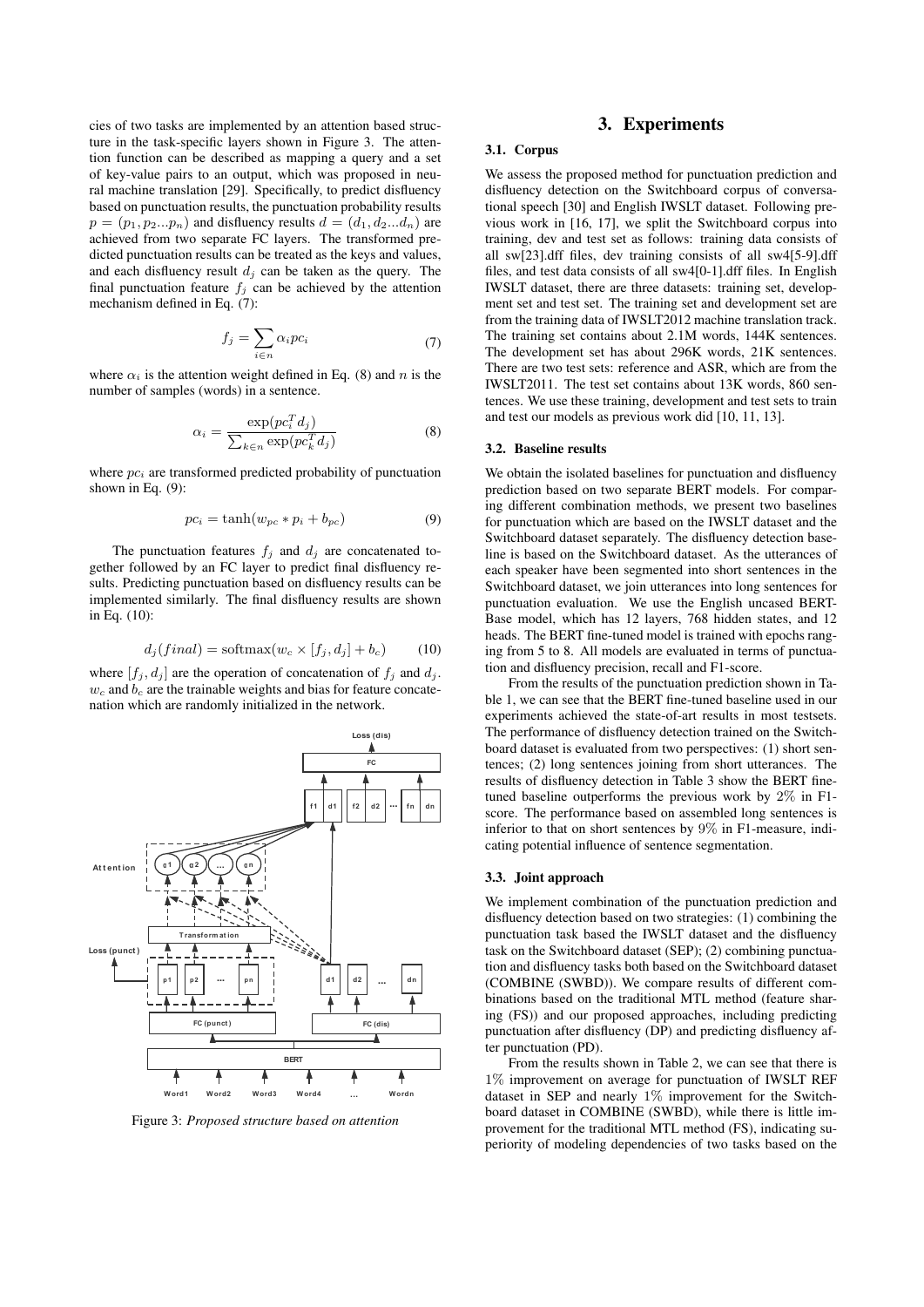| <b>TRAIN</b> | <b>TEST</b>      | <b>MODEL</b>             | <b>COMMA</b> |      |      | <b>PERIOD</b> |      |      | <b>OUESTION</b> |      |      |
|--------------|------------------|--------------------------|--------------|------|------|---------------|------|------|-----------------|------|------|
|              |                  |                          | P            | R    | F1   | P             | R    | F1   | P               | R    | F1   |
| <b>IWSLT</b> |                  | T-BRNN-PRE [10]          | 59.6         | 42.9 | 49.9 | 70.7          | 72   | 71.4 | 60.7            | 48.6 | 54.0 |
|              |                  | Teacher-Ensemble [11]    | 60.6         | 58.3 | 59.4 | 71.7          | 72.9 | 72.3 | 66.2            | 55.8 | 60.6 |
|              | <b>ASR</b>       | Self-attention word [13] | 61.5         | 57.2 | 59.3 | 72.1          | 73.0 | 72.5 | 67.9            | 60.6 | 64.0 |
|              |                  | <b>BERT</b> finetune     | 54.2         | 63.1 | 58.3 | 75.3          | 76.2 | 75.7 | 57.6            | 63.0 | 61.7 |
|              |                  | <b>T-BRNN-PRE [10]</b>   | 65.5         | 47.1 | 54.8 | 73.3          | 72.5 | 72.9 | 70.7            | 63.0 | 66.7 |
|              |                  | Teacher-Ensemble [11]    | 66.2         | 59.9 | 62.9 | 75.1          | 73.7 | 74.4 | 72.3            | 63.8 | 67.8 |
|              | <b>REF</b>       | Self-attention word [13] | 64.9         | 58.7 | 61.6 | 79.1          | 74.6 | 76.8 | 75.4            | 64.9 | 69.8 |
|              |                  | <b>BERT</b> finetune     | 68.2         | 68.8 | 68.5 | 81.2          | 81.3 | 81.2 | 81.2            | 81.3 | 82.1 |
| <b>SWBD</b>  | <b>SWBD TEST</b> | Recurrent network [2]    | 80.0         | 76.1 | 78.0 | 78.2          | 64.2 | 70.5 | 78.0            | 58.2 | 66.7 |
|              |                  | <b>BERT</b> finetune     | 80.2         | 85.0 | 82.5 | 91.2          | 77.1 | 83.6 | 80.2            | 65.8 | 72.3 |

Table 1: *Punctuation comparison results of the baseline*

Table 2: *Punctuation results of combinations*

|                                                  | <b>COMBINE</b> (SEP) |       |        | <b>COMBINE (SWBD)</b> |       |        |  |
|--------------------------------------------------|----------------------|-------|--------|-----------------------|-------|--------|--|
|                                                  | F1(C)                | F1(P) | F1 (Q) | F1(C)                 | F1(P) | F1 (Q) |  |
| <b>IWSLT ASR(BASE)</b>                           | 58.3                 | 75.7  | 61.7   | 39.2                  | 69.8  | 45.7   |  |
| <b>IWSLT ASR(FS)</b>                             | 58.5                 | 75.5  | 61.2   | 38.9                  | 70.1  | 44.1   |  |
| <b>IWSLT ASR(DP)</b>                             | 58.1                 | 75.3  | 61.5   | 43.2                  | 71.2  | 47.3   |  |
| $\overline{\text{IWSLT} \text{ ASR}}(\text{PD})$ | 58.5                 | 75.8  | 61.9   | 41.3                  | 71.5  | 51.2   |  |
| <b>IWSLT REF(BASE)</b>                           | 68.5                 | 81.2  | 82.1   | 51.5                  | 76.2  | 53.1   |  |
| <b>IWSLT REF(FS)</b>                             | 69.1                 | 80.2  | 81.9   | 51.6                  | 76.1  | 52.3   |  |
| <b>IWSLT REF(DP)</b>                             | 69.8                 | 82.3  | 83.1   | 51.8                  | 76.2  | 58.1   |  |
| <b>IWSLT REF(PD)</b>                             | 70.1                 | 82.1  | 81.8   | 52.1                  | 76.5  | 58.3   |  |
| <b>SWBD</b> (BASE)                               | 61.3                 | 57.5  | 44.3   | 82.5                  | 83.6  | 72.3   |  |
| SWBD (FS)                                        | 61.5                 | 58.4  | 48.5   | 82.1                  | 83.5  | 72.5   |  |
| $SWBD$ $(DP)$                                    | 61.7                 | 60.1  | 49.8   | 82.2                  | 83.1  | 72.1   |  |
| $SWBD$ $(PD)$                                    | 62.4                 | 59.2  | 51.5   | 83.4                  | 84.5  | 73.1   |  |

Table 3: *Disfluency results of the baseline*

|                                | P    | R    | F1   |
|--------------------------------|------|------|------|
| Weight sharing [18]            | 92.1 | 90.2 | 91.1 |
| $\overline{\text{BLSTM}}$ [16] | 91.6 | 80.3 | 85.9 |
| Translation-based [19]         | 94.5 | 84.1 | 89.0 |
| <b>EGBC</b> [21]               | 95.7 | 88.3 | 91.8 |
| Short sents (BERT)             | 96.1 | 91.7 | 93.8 |
| Long sents (BERT)              | 82.6 | 86.1 | 84.3 |

Table 4: *Disfluency results of combinations*

|                                         | F1(Short) | F1(Long) |
|-----------------------------------------|-----------|----------|
| <b>BASE</b>                             | 93.8      | 84.3     |
| FS(SEP)                                 | 93.6      | 74.2     |
| $\overline{\text{DP}(\text{SEP})}$      | 93.5      | 75.5     |
| PD(SEP)                                 | 94.1      | 74.1     |
| FS(SWBD)                                | 93.5      | 87.1     |
| $\overline{\mathbf{DP}(\mathbf{SWBD})}$ | 93.7      | 88.5     |
| PD(SWBD)                                | 94.3      | 89.2     |

MTL framework over the traditional MTL method. The performance of punctuation based on the Switchboard dataset improves nearly 1% in comma prediction, 2% in period prediction, and 5% in question mark prediction in COMBINE (SEP) / SWBD (PD/DP). Despite of lacking Switchboard punctuation labels in SEP training data, the results demonstrate that the disfluency task can facilitate the generalization of punctuation prediction by sharing general features in the shared layers. The

same improvement in IWSLT dataset can be observed in COM-BINE(SWBD) / IWSLT (PD/DP).

The disfluency results are shown in Table 4. From the results, we can see there is little improvement in the disfluency detection based on the short sentences while there exists obvious improvement or degradation based on the long sentences. The disfluency detection performance degrades nearly 10% in the separate dataset (DP(SEP) / PD(SEP)), indicating disfluency detection of the long sentences is greatly influenced by the accuracy of punctuation prediction. The performance improves nearly  $3\%$  by combining two tasks with true punctuations as shown in FS (SWBD). By modeling dependencies of two tasks, there is additional 2% improvement shown in PD (SWBD) compared with the traditional MTL method.

## 4. Conclusions

In this paper, we propose an attention based structure in the MTL framework to model the dependencies of punctuation and disfluency prediction tasks. Experimental results based on the IWSLT and Switchboard datasets show the combinations can improve the performance and generalization of two tasks compared to a strong baseline from the separate modeling and the tradition MTL modeling. As disfluency and punctuation are related to prosodic features, we will investigate combining both textual and prosodic features based on the proposed method in the future.